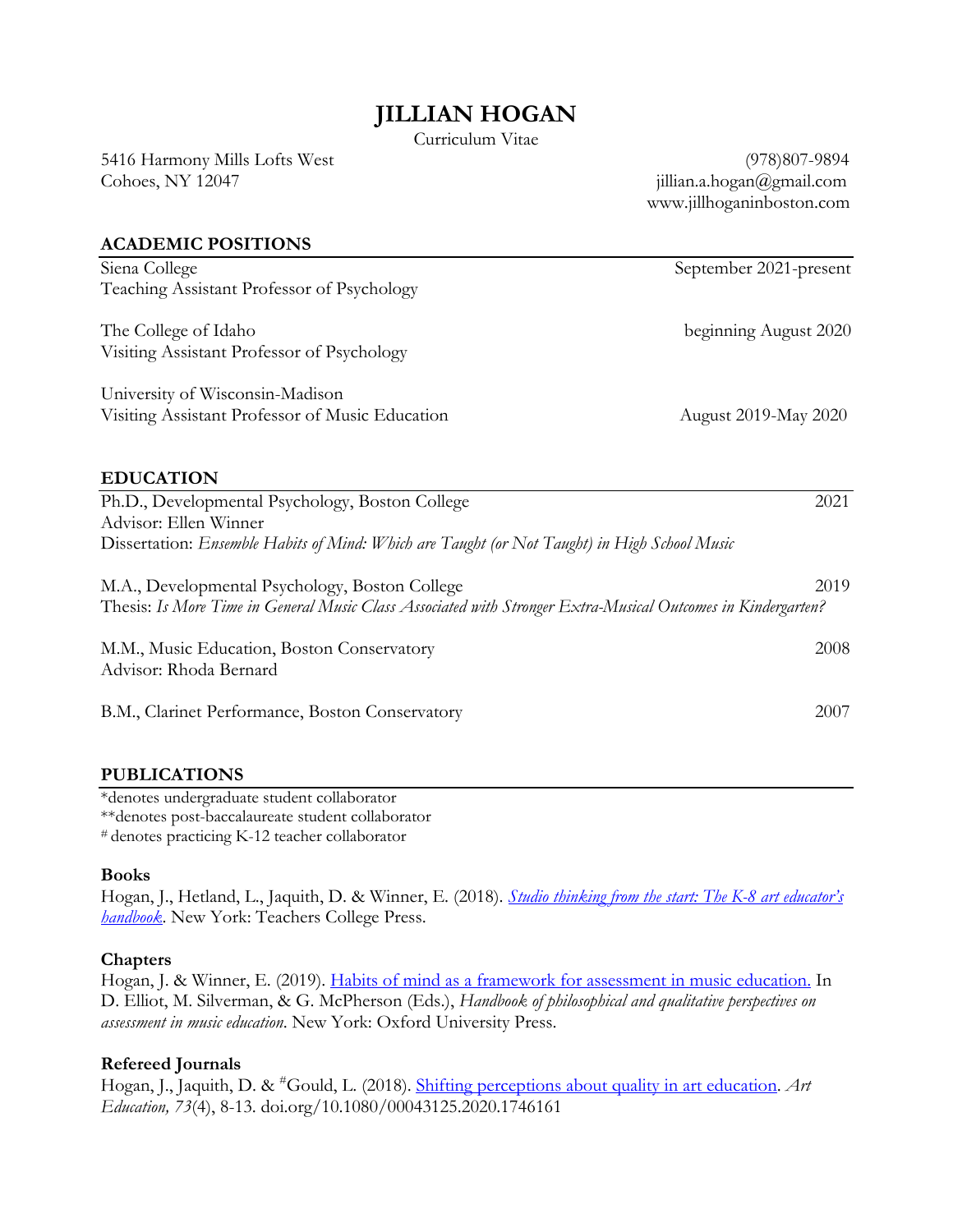Hogan, J., \*Murdock, K., \*Hamill, M., \*Lanzara, A. & Winner, E. (2018). Looking at the process: Examining creative and artistic thinking in fashion designers on a reality television show. *Frontiers in Psychology: Performance Science, 9*. doi: 10.3389/fpsyg.2018.02008

Hogan, J., Cordes, S., Holochwost, S., Ryu, E., Diamond, A. & Winner, E. (2018). Is more time in general music class associated with stronger extra-musical outcomes in kindergarten? *Early Childhood Research Quarterly, 45*. 238-248. doi.org/10.1016/j.ecresq.2017.12.004

## **Manuscripts**

Hogan, J., Cordes, S., Holochwost, S., Ryu, E., Diamond, A. & Winner, E. (in preparation). Examining the effects of intensive orchestral music programs on young children's executive functioning, selfperception, and relationship to school: A randomized controlled study.

Hogan, J. (in preparation). Concentrated thinking: Using reality television to show habits of mind in visual art classes.

Hogan, J., Lawson, J., Ryu, E., & Winner, E. (in preparation). Psychometric assessment of three habits of mind in fourth grade visual art students.

Hogan, J., Brownell, H. & Winner, E. (in preparation). Kids weigh in: Fourth graders' rationale for keeping art, music, and physical education in schools.

Hogan, J. (in preparation). They don't like us as much as we think they do: What fourth graders think about general music class.

## **Other Writings**

Hogan, J. (2022, Spring.) Colorado TAB keynote speaker spotlight: What TAB teachers believe. *Collage: Journal of the Colorado Art Educators Association.* 

Hogan, J. (2015, September). [Review of the book *Engaging musical practices: A sourcebook for middle school general music*, ed. S. Burton]. *Music Educators Journal, 102,* doi:10.1177/0027432115590347

## **AWARDS**

| 2021 | Frank X. Barron Award for superior contributions to the psychology of<br>aesthetics, creativity, and the arts by students; American Psychological<br>Association Division 10 |
|------|------------------------------------------------------------------------------------------------------------------------------------------------------------------------------|
| 2018 | First Place Talk, American Psychological Association Division 10 Student<br><b>Research Showcase</b>                                                                         |
| 2017 | Most Popular Talk, American Psychological Association Division 10 Student<br>Research Showcase                                                                               |
| 2017 | Society for Research in Child Development Student Travel Award                                                                                                               |
| 2007 | Sigma Alpha Iota Award for Academic Excellence                                                                                                                               |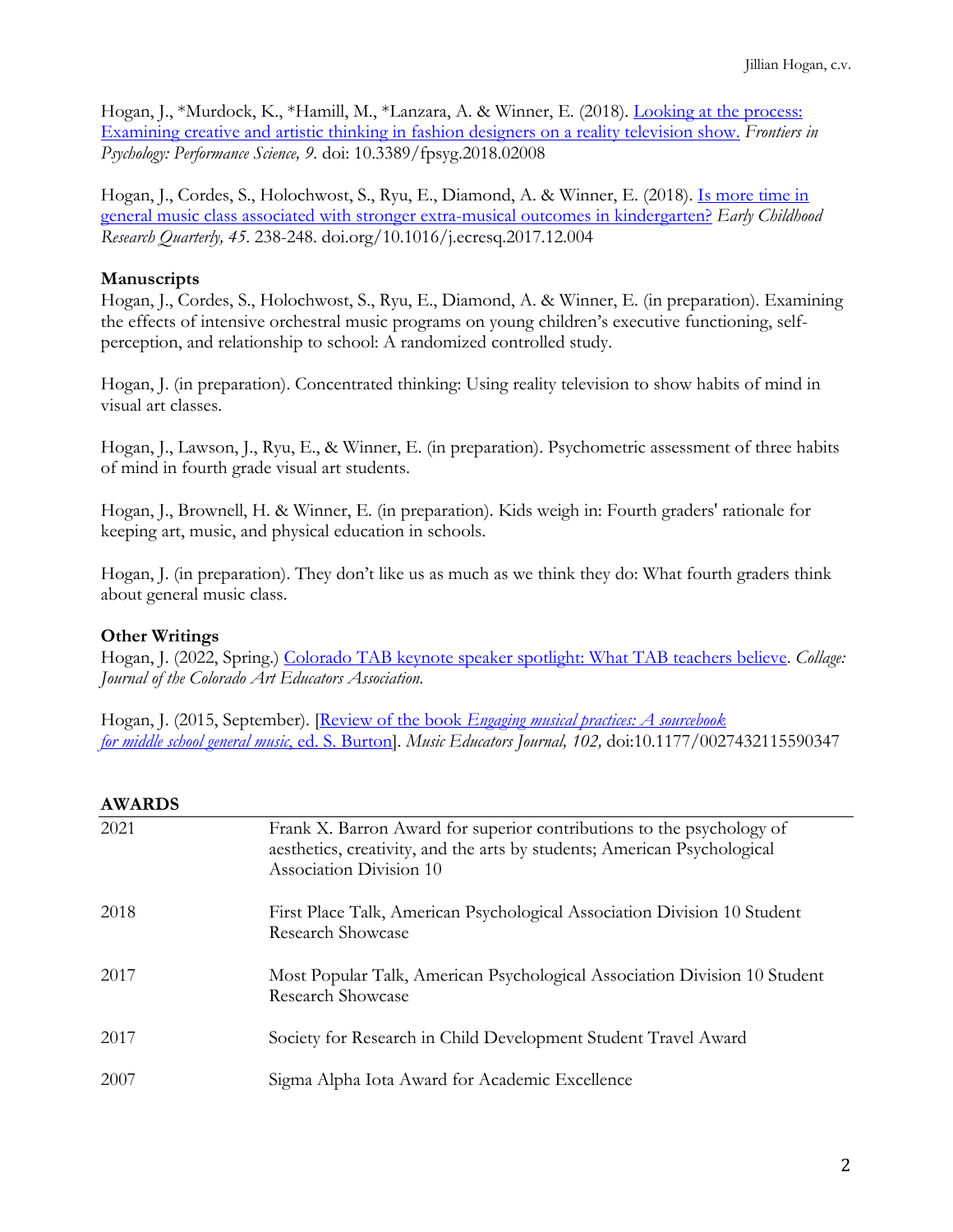## **GRANTS AND FELLOWSHIPS**

| Summer 2022   | Siena College Diversity Action Committee Curriculum Diversification<br>Fellowship<br>Bringing Awareness of Medical Stigma towards Marginalized Groups for Students in<br>Healthcare-Related Majors                                                                               |
|---------------|----------------------------------------------------------------------------------------------------------------------------------------------------------------------------------------------------------------------------------------------------------------------------------|
| Spring 2019   | <b>Boston College Dissertation Fellowship</b>                                                                                                                                                                                                                                    |
| $2016 - 2019$ | National Endowment for the Arts, Research: ArtWorks Grant. Evaluating the<br>Effects of Intensive Orchestral Music Programs on Children's Cognitive and<br>Affective Development and on Children's Relationship to School (\$20,000; co-PI with<br>Ellen Winner and Sara Cordes. |
| 2017          | Boston College Dr. Martin Luther King, Jr. Graduate Student Research &<br>Travel Grant. Examining the Effects of Intensive Group Music Training on the Executive<br>Functioning, Self-perception, and School-liking in Children in Low Socioeconomic<br>Communities (\$500)      |
| 2006          | William Seymour Scholar for Music Education, Boston Conservatory                                                                                                                                                                                                                 |

# **INVITED PRESENTATIONS**

| <b>Research Talks</b><br>Keynote Address, TAB Colorado, Denver CO (virtual)<br>Why does TAB work?                                                                                                                                                           | January, 2022          |
|-------------------------------------------------------------------------------------------------------------------------------------------------------------------------------------------------------------------------------------------------------------|------------------------|
| Colloquium meeting, Department of Art Education, LMU Munich, Germany (virtual)<br>How do artists think?: The Studio Thinking framework.                                                                                                                     | January, 2022          |
| Keynote Address, World Principal Conference, Beijing, China<br>Studio Thinking: Teaching broad habits of mind through visual arts.                                                                                                                          | July, 2017             |
| Interactive Research Symposium, Conservatory Lab Charter School, Dorchester, MA September, 2016<br>Examining the effects of intensive orchestral music training on children's executive functioning.<br>With Ellen Winner, Sara Cordes, and Amanda Cantrell |                        |
| Invited Presentation, Assessing Progression in Creative and Critical Thinking Skills in Education at<br>Organization for Economic Cooperation and Development (OECD), Paris, France<br>Developing and assessing creativity in music education.              | April, 2015            |
| <b>Consulting and Professional Development for Teachers</b><br>Visual Arts Department Professional Development, Falmouth Public Schools, Falmouth, MA<br>Studio Thinking and assessment (virtual with Lauren Gould-Donahue)                                 | 2022                   |
| University of Anchorage Online/Anchorage Public Schools, Anchorage, AK<br>TAB-curious? An exploration of choice-based approaches in art education (virtual with Abi Paytoe<br>Gbayee)<br><i>Studio Thinking for the secondary art teacher</i> (virtual)     | June 2021<br>June 2020 |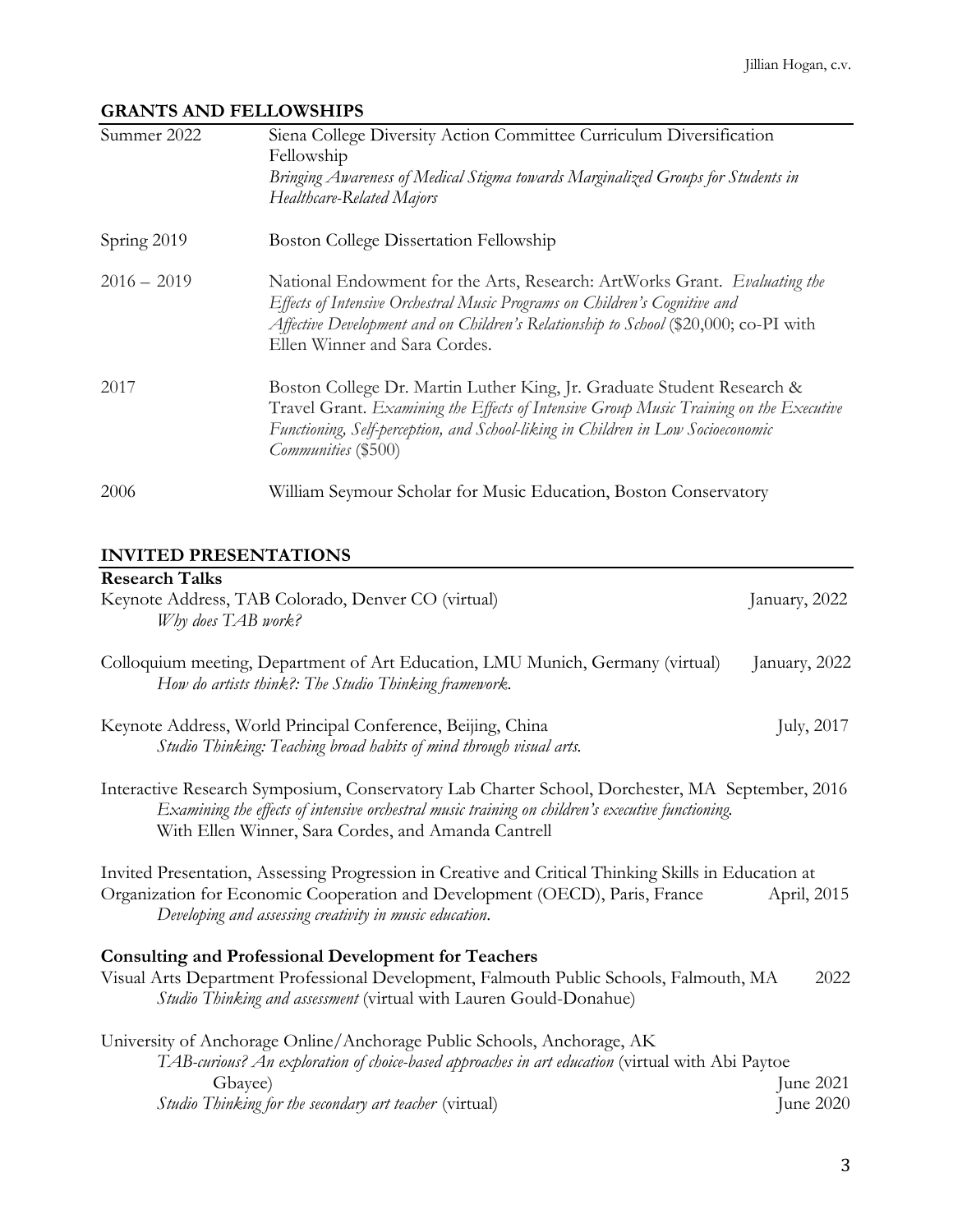Performing Arts Department Professional Development, Needham Public Schools, Needham, MA October 2019 and January 2020 *Habits of mind in performing arts education* and *Giving choices in performing arts classrooms* (virtual)

COCAedu Summer Institute – Center of Creative Arts, St. Louis, MO July 2018 *Studio Thinking 101 & 201* (for teaching artists; with Julie Toole) and *The arts teach thinking!* (conference keynote address for general classroom teachers)

Specials Showcase Professional Development Day, Seven Hills Charter School, Worcester, MA April 2016

*Habits of mind as teaching goals and advocacy tools for music education.* 

#### **CONFERENCE PRESENTATIONS (RESEARCH)**

#### **Symposia Chaired and Organized**

Hogan, J. (2020, August). *Arts and creativity interventions in learning and teaching.* Data-blitz organizer and chair. American Psychological Association (with Ross Anderson, Jennifer Drake, Magda Grohman, Jessica Hoffman, and Heather Snyder), Washington, D.C. [Symposium cancelled due to COVID-19].

Hogan, J. & Winner, E. (2019, August). *Mixed methods approaches to examining teacher perceptions in the arts and creativity.* Symposium organizer and co-chair. American Psychological Association (with Thalia Goldstein and Jen Katz-Buonincontro), Chicago, IL.

#### **Spoken Presentations**

Hogan, J. (2020, August). *Children's arguments for keeping music and art education in schools.* In J. Hogan (Datablitz chair), "Arts and creativity interventions in learning and teaching." Paper to be presented at American Psychological Association Conference, Washington, D.C. [Presentation cancelled due to COVID-19].

Hogan, J. (2020, June). *How Pedagogical Approach Influences Fourth Graders' Justifications for Visual Art Education.* Paper to be presented at Leveraging Creativity, Symposium of Arts, Entrepreneurship, and Innovation Lab and Center for Cultural Innovation, Indianapolis, IN. [Presentation cancelled due to COVID-19].

Hogan, J. (2020, February). *They don't like us as much as we think they do: Fourth graders opinions of general music class.* Paper to be presented at Embracing Agency and Activism: Policy and the Future of Music Education/New Directions in Music Education conference, East Lansing, MI.

Hogan, J. & \*\*Blumert, S. (2019, August). *Music teachers' perceived obstacles to teaching thinking in the high school music ensemble.* Paper presented at American Psychological Association Conference, Chicago, IL.

Hogan, J. & Winner, E. (2019, August). *Ensemble habits of mind: Observed realities vs teacher perceptions in high school music classes.* In J. Hogan & E. Winner (Symposium co-chairs), "Mixed methods approaches to examining teacher perceptions in the arts and creativity." Paper presented at American Psychological Association Conference, Chicago, IL.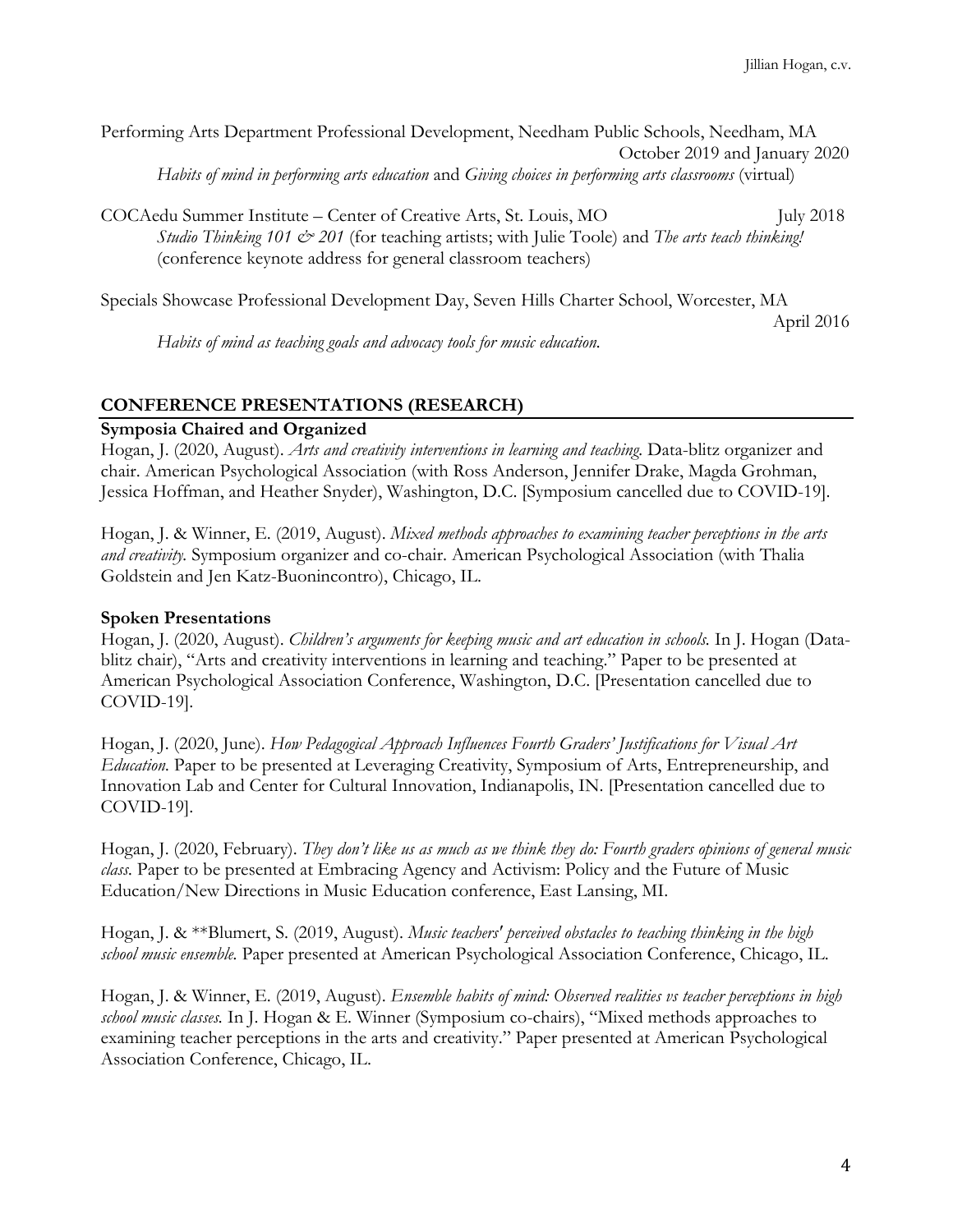Hogan, J. (2018, August). *Are extra-musical outcomes affected by time in general music class?* Short talk presented at Division 10 Student Research Showcase at American Psychological Association Conference, San Francisco, CA.

Hogan, J. (2018, July). *Modern band and Teaching for Artistic Behavior: Long-lost cousins*. Paper presented at Modern Band Colloquium, Fort Collins, CO.

Hogan, J. (2018, July). *Habits of mind as a lens for looking at traditional ensembles, their deficits, and the potential of modern bands.* Paper presented at Modern Band Colloquium, Fort Collins, CO.

Hogan, J. (2017, October). *The effects of art teacher values and approaches on fourth graders' justifications for art education.* Paper presented at Art Education Research Institute, Naperville, IL.

Hogan, J. (2017, August*). Teaching thinking: Habits of mind in the high school band, choir, and orchestra*. Short talk presented at Division 10 Student Research Showcase at American Psychological Association conference, Washington, DC.

Hogan, J. (2017, April). *Ensemble habits of mind: Preliminary findings on thinking in the high school music ensemble.* Talk presented at Global Arts Psychology Seminar, Boston, MA Hub.

## **Poster Presentations**

Hogan, J., \*Murdock, K., \*Hamill, M., \*Lanzara, A., & Winner, E. (2018, August). *Looking at the process: Examining artistic thinking in fashion designers on a reality TV show.* Poster presented at American Psychological Association conference, San Francisco, CA.

Hogan, J. (2018, May). *The values of high school ensemble music teachers and how those influence pedagogical goals.* Poster presented at Narrative Inquiry in Music Education international conference, Boston, MA.

Hogan, J. & Winner, E. (2017, August). *Fourth graders' rationale for keeping art education in schools: Do art teachers agree?* Poster presented at American Psychological Association conference, Washington, DC.

Hogan, J., Cordes, S., Diamond, A. & Winner, E. (2017, April). *The effects of intensive general music class on Kindergartners' executive functioning and self-perception.* Poster presented at Society of Research in Child Development conference, Austin, TX.

Hogan, J. & Winner, E. (2017, April). *"When would we get our wiggles out?": Children's arguments for keeping art, music, and physical education in school.* Poster presented at Society of Research in Child Development conference, Austin, TX.

Hogan, J. & Winner, E. (2015, August). *Ensemble habits of mind: What is actually taught in high school music ensembles? Preliminary results*. Poster presented at American Psychological Association conference, Toronto, Ontario, Canada.

## **CONFERENCE WORKSHOPS (FOR TEACHERS)**

Hogan, J. (2019, March). *Tim Gunn says to Make It Work! Studio Thinking and reality television.* Workshop presented at the National Art Education Association, Boston, MA.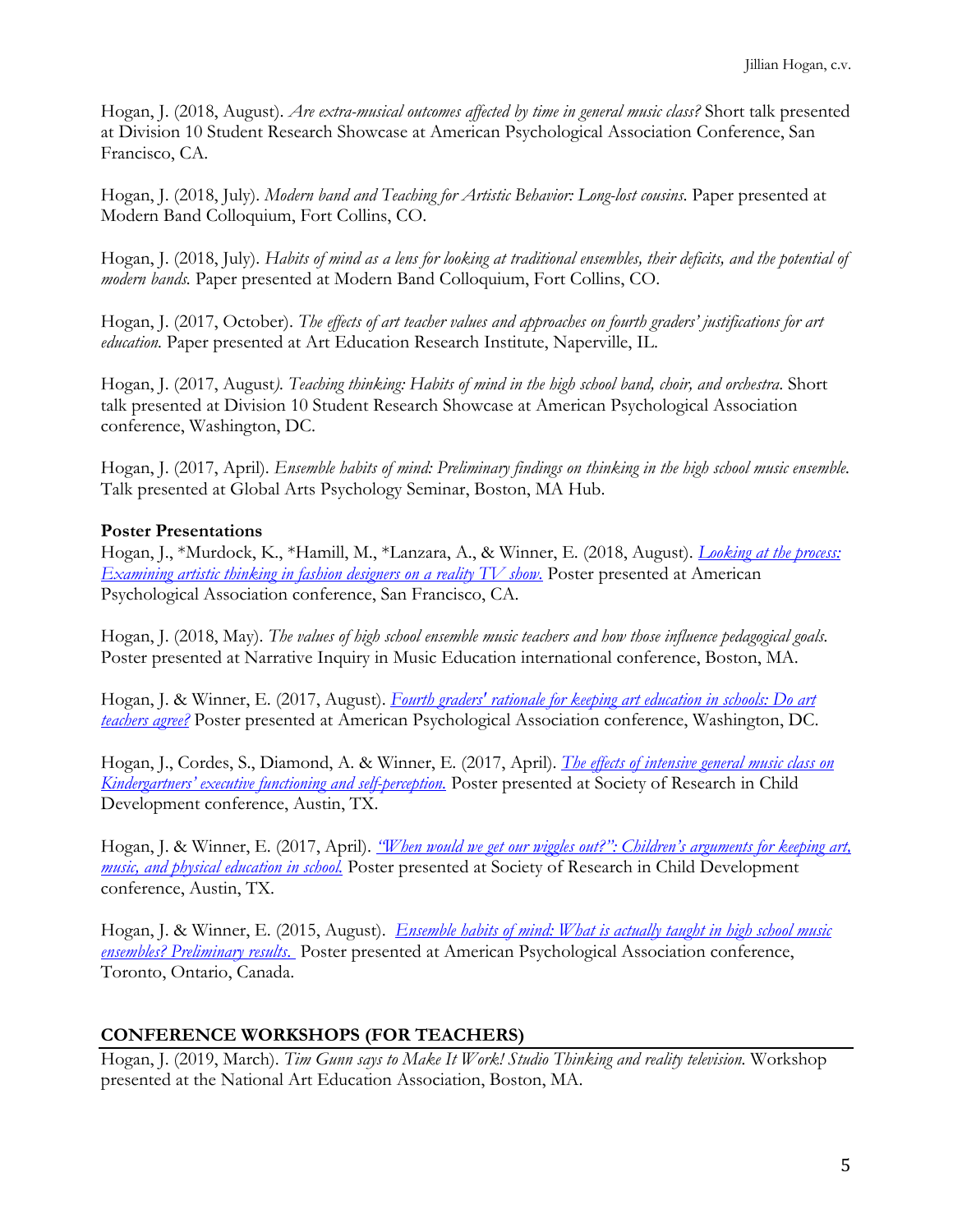Winner, E., Hogan, J., Jaquith, D., #Conde, C., #Knight, C., #Toole, J. (2019, March). *Studio Thinking in action in the elementary art room.* Workshop to be presented at the National Art Education Association, Boston, MA.

Hogan, J., Jaquith, D., #Gould, L., #Gsell, N., #Karp, C., #Kastle, S., #Knight, C., & #Yahn, C. (2019, March). *Using Studio Habits of Mind for formative assessment.* Workshop to be presented at the National Art Education Association, Boston, MA.

Hogan, J., Jaquith, D. & Hetland, L. (2018, March). *Stretch and explore with Studio Thinking at the elementary level!* Workshop presented at the National Art Education Association, Seattle, WA.

Hogan, J. & Stewart, E. (2016, April). *Music and art: Curricular cousins*. Workshop presented at Connecticut Music Educators Association Conference, Hartford, CT.

Hogan, J. (2015, October). *Hearing your students think: Habits of mind as teaching goals and advocacy tools in the high school ensemble classroom*. Workshop presented at National Association for Music Education In-Service conference, Nashville, TN.

Hayen, T., Hogan, J., Snow, V., & Velazquez, M. (2015, May). *Teaching techniques for students on the autism spectrum*. Workshop presented at Teaching Music to Students on the Autism Spectrum conference, Boston, MA.

Hogan, J. (2014, June). *Community, ambiguity, emotionality, and other intangibles: Resources to bring music-making into your learning community*. Workshop presented at Alternative Education Resource Organization conference, Brookville, NY.

Hogan, J. (2014, May). Panel discussant on *Teaching private lessons to students on the autism spectrum* at Teaching Music to Students on the Autism Spectrum conference, Boston, MA.

Hogan, J. & Stewart, E. (2013, October*). "I have too many ideas!": How we can challenge gifted learners through choice.* Workshop presented at New England Conference on Gifted and Talented Education, Portland, ME.

#### **TEACHING EXPERIENCE (HIGHER EDUCATION)**

**Department of Psychology, Siena College** *Teaching Assistant Professor of Psychology* Child Development (Summer 2022 virtual asynchronous) Adult Development (Spring 2022) Lifespan Development (Fall 2022, Spring 2022, Fall 2021) General Psychology (Fall 2022, Winter 2021-2022 virtual asynchronous, and Fall 2021)

#### **Department of Psychology, The College of Idaho**

*Visiting Assistant Professor* Educational Psychology (Fall 2020 virtual hybrid and Spring 2021 virtual hybrid) Developmental Psychology (Fall 2020 virtual hybrid and Spring 2021 virtual hybrid) General Psychology (Fall 2020 virtual hybrid and Spring 2021 virtual hybrid) Psychological Perspectives on Schooling (May Term 2021 virtual hybrid)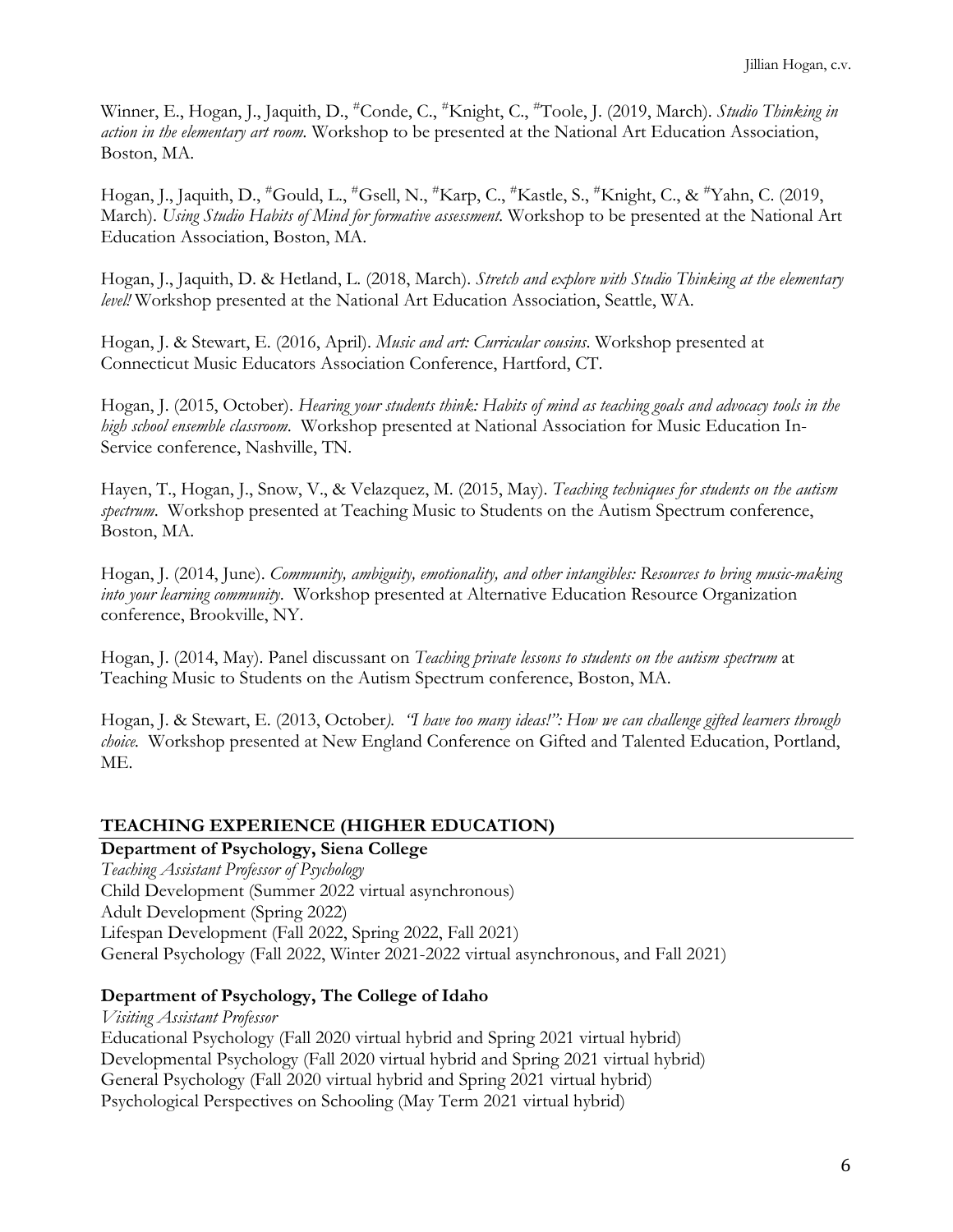#### **Mead Witter School of Music, University of Wisconsin-Madison**

*Visiting Assistant Professor* Composition, Arrangement, and Orchestration for the Music Educator (Fall 2019) Teaching Popular Instrumental Music 1 (Fall 2019) Teaching Popular Instrumental Music 2 (Spring 2020 virtual pivot) Music Learning and Teaching II (Spring 2020 virtual pivot) Fieldwork in Music Communities (Spring 2020; co-taught with Walter Rich virtual pivot)

### **Department of Psychology, Boston College**

*Teaching Fellow* (designed course, co-instructor of record): Psychological Perspectives on Schooling (Fall 2016; co-taught with Mahsa Ershadi)

*Teaching Assistantship* Topics in Abnormal Psychology: Advanced Abnormal Psychology (Fall 2014, Spring 2016, and Fall 2018) Clinical Psychology (Fall 2017) Abnormal Psychology (Fall 2015) Introduction to Psychology as a Natural Science (Spring 2015)

#### **Guest Lecturing**

Art and Elementary Education, University of Wisconsin Madison (Invited by Mary Hoefferle) *Focusing on Thinking: Studio Thinking and Teaching for Artistic Behavior* Fall 2019 and 2020

- Teachers & Educational Reform, Boston College (Invited by Patrick McQuillan) Spring 2019 *Thinking in the Arts*
- Special Needs and the Gifted Child, Berklee College of Music, Boston, MA (Invited by Vicki LaRiccia) *Gifted Children* Summers 2017 and 2018
- Creative Arts in Education, Roosevelt University, Chicago, IL (Invited by Becky McTague) Fall 2016 *Habits of Mind in the Elementary Arts Classroom*

#### **Student Mentorship**

Undergraduate Independent Study Students at Siena College Jillian Barend and Allison Thornschmidt – Weight Stigma in Developmental Psychology Texts

Undergraduate Senior Thesis and Senior Honors Thesis Students at Boston College Amanda Cantrell, Julie Choi, Elizabeth Joseph, Alessandra Scorzella, and Ellen Yang – Examining the Relationship between Orchestral Music Training and Executive Functioning Susanna Mykoniatis, co-advised with Ellen Winner and Jen Drake) – Drawing to Learn

#### **SELECTED TEACHING EXPERIENCE (PREK - 12)**

Strawberry Studio: Music for Exceptional Learners, Brighton, MA 2015-2019 Piano instructor and Owner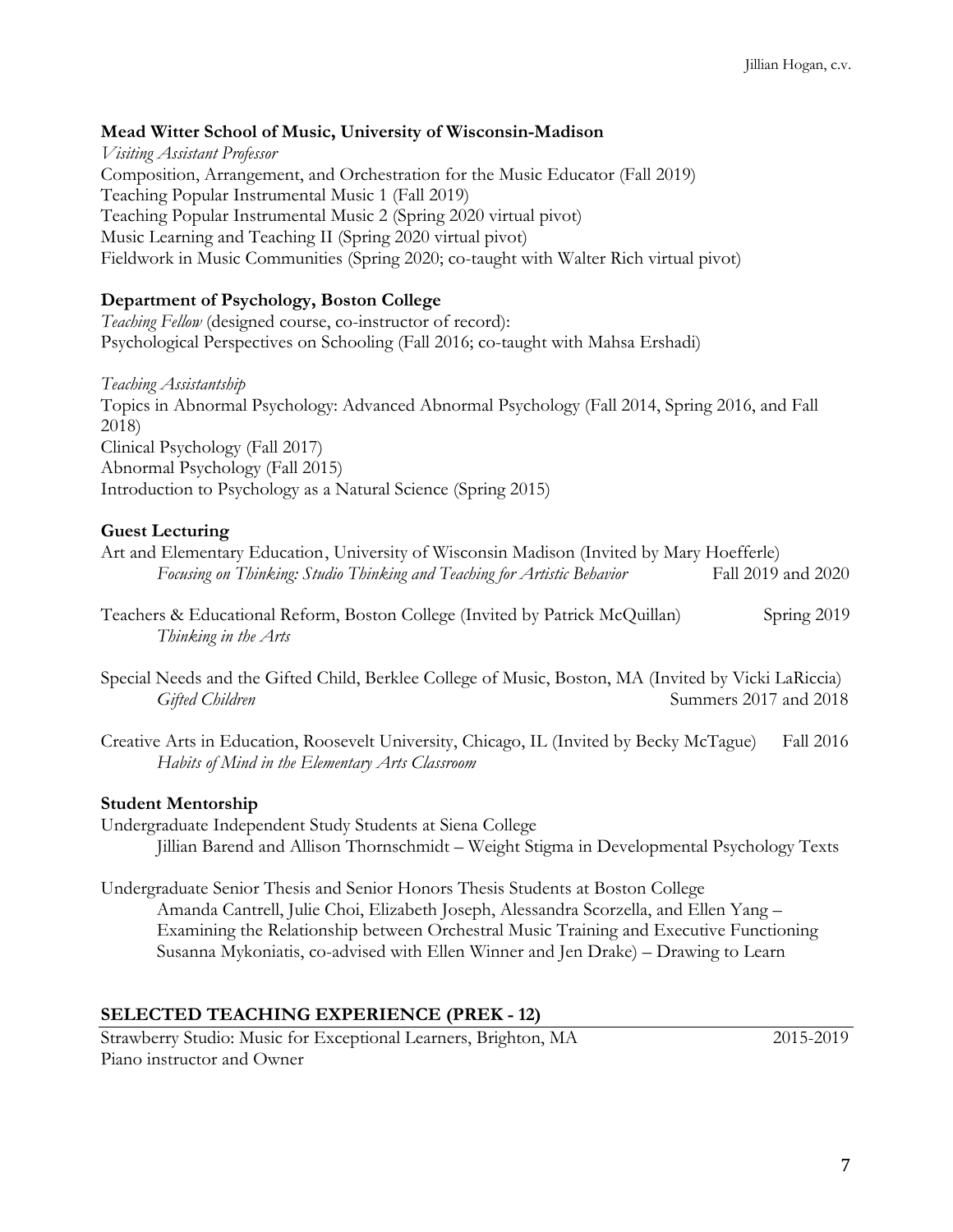| Boston Conservatory Program for Students on the Autism Spectrum, Boston, MA<br>(now Berklee Institute for Arts Education and Special Needs)<br>Piano instructor and Program assistant | 2009-2015              |
|---------------------------------------------------------------------------------------------------------------------------------------------------------------------------------------|------------------------|
| The Sage School (Independent school for academically gifted children), Foxboro, MA<br>Arts teacher: General music, PreK - Grade 8                                                     | 2009-2013              |
| Kids Are People School (Private school emphasizing special needs inclusion), Boston, MA<br>General music teacher, paid work<br>Coordinator and General music teacher, volunteer       | 2008-2009<br>2006-2008 |
| Sacred Heart School, North Quincy, MA<br>General music teacher, Grades 4-8                                                                                                            | 2007-2008              |
| Boston Symphony Orchestra, Boston, MA<br>Intern, Musicians in the Schools program                                                                                                     | 2006-2007              |

#### **OTHER RESEARCH EXPERIENCE**

Organization for Economic Cooperation and Development (OECD), Paris, France 2015—2019 Contributor to international research project in Assessing Progression in Creative and Critical Thinking

Abt Associates, Inc., Cambridge, MA 2009 CLASS Observational Data Collector, Massachusetts Department of Early Childhood and Care Universal PreKindergarten (UPK) study, Phase II

#### **PROFESSIONAL SERVICE**

Siena College Committee for Teaching and Faculty Development, Fall 2022--present

American Psychological Association Division 10 Student Representative, 2018-2019

New England Chapter of the American Orff-Schulwerk Association Executive Board member, 2011-2014

Arts/Learning of Massachusetts, Natick, MA Advocacy and Network Leadership Team, 2012-2014

MENC: The National Association for Music Education (now NAfME) Boston Conservatory collegiate chapter President, 2006-2007

Chapter won one of nine national Chapter of Excellence awards for programs completed during my time as president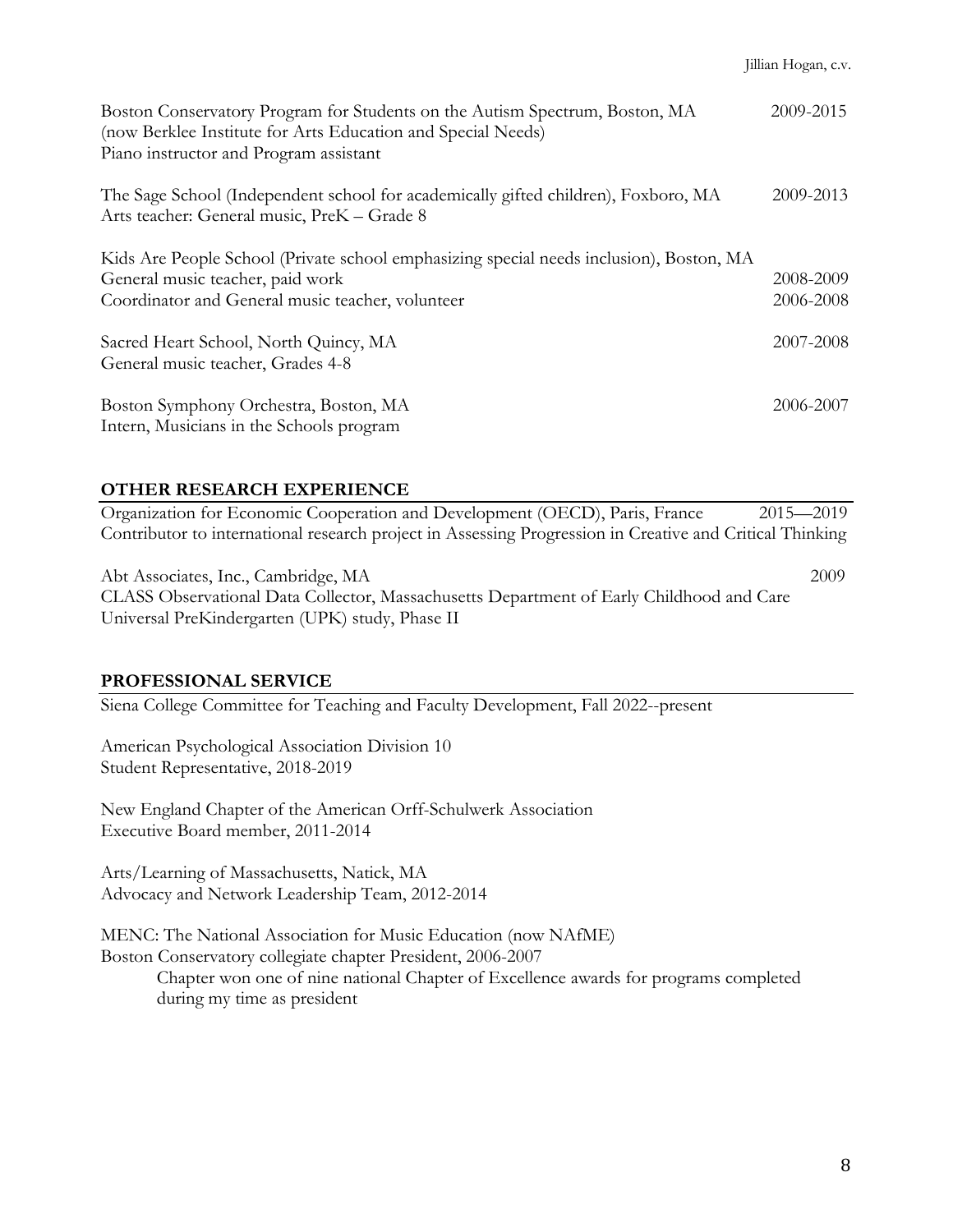## **Reviewing**

Ad-hoc Manuscript Reviewer

Art/Research International, Child Development, Frontiers in Psychology, International Journal of Educational Research, International Journal of Early Years Education, Journal of Thinking Skills and Creativity, Translational Issues in Psychological Science, Teachers College Press

Conference Reviewer

Choice-based art education Special Interest Group of National Art Education Association, American Psychological Association Division 10

## **ADDITIONAL TRAINING AND LICENSURE**

| Mentee in Mentorship Program through APA Division 10                                                                                                 | 2020-present   |
|------------------------------------------------------------------------------------------------------------------------------------------------------|----------------|
| Apprenticeship in College Teaching Program, Boston College                                                                                           | Completed 2018 |
| Flipped Classroom cohort for faculty through Boston College Center for Teaching Excellence                                                           | 2016           |
| Twenty-seven post-baccalaureate graduate and undergraduate credits in psychology,<br>Harvard Extension School and University of Massachusetts Boston | 2011-2014      |
| Levels 1 and 2 teacher training in music and movement education,<br>American Orff-Schulwerk Association                                              | 2009-2010      |
| Selected coursework in Children's House American Montessori Society certification,<br>New England Montessori Teacher Education Center                | 2009           |
|                                                                                                                                                      |                |

Teaching Licensure in Massachusetts Initial license, Music, All areas, K-12

## **MEDIA**

Sunil Iyangar talks about our null findings on general music and executive functioning, and the value of negative findings. *National Endowment for the Arts* blog October 4, 2018

Jill's hometown newspaper reports on *Studio Thinking from the Start The Item*, Clinton, MA July 22, 2018

Jill talks about the Boston Conservatory Music Program for Students on the Autism Spectrum (now the Berklee Institute for Arts Education and Special Needs) *Boston Globe* February 24, 2011